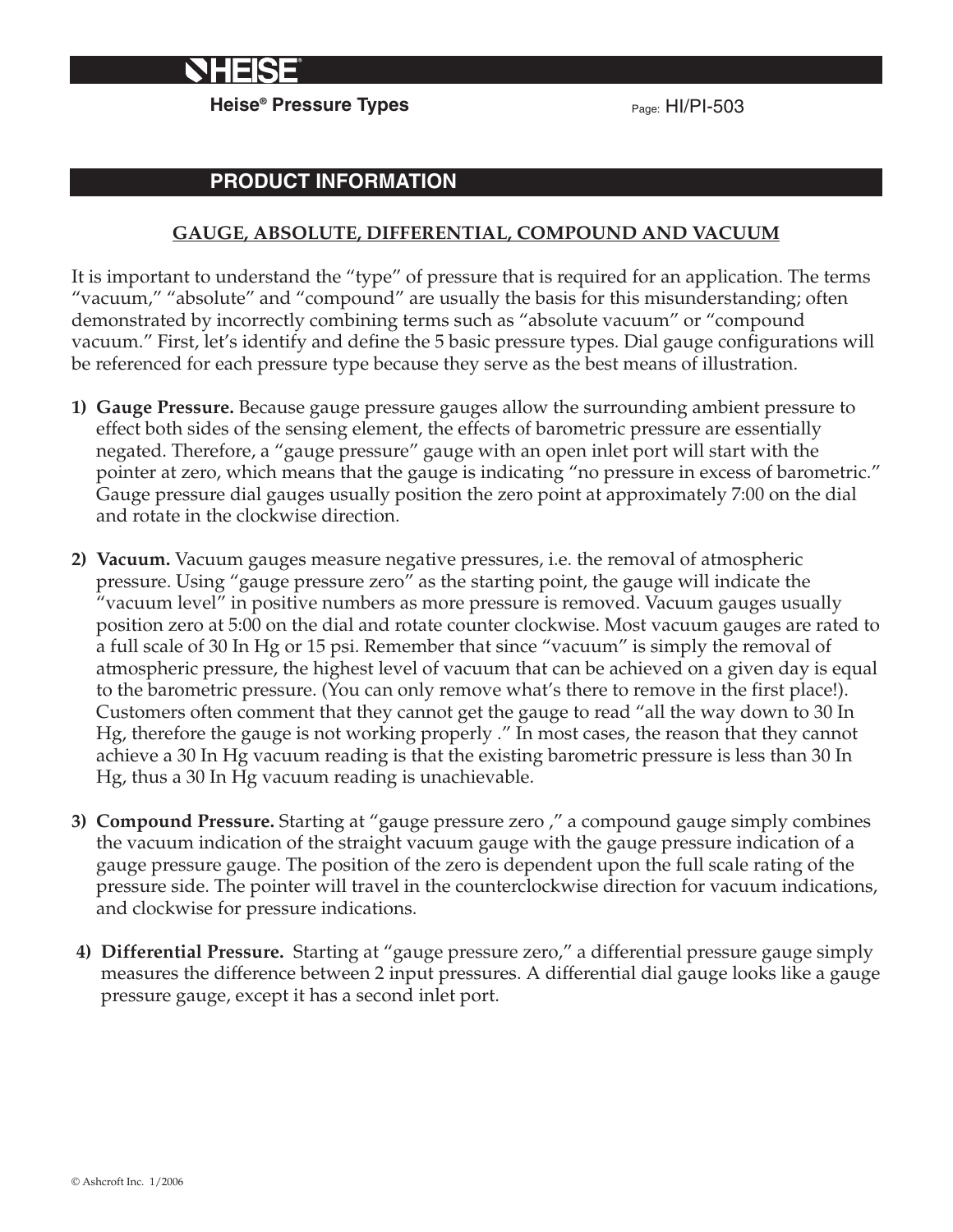**5) Absolute Pressure.** Unlike "gauge pressure," an absolute gauge does not allow ambient pressure to affect both sides of the sensing element. To achieve a true absolute reading, an absolute pressure gauge must have the atmosphere removed from around one side of the sensing element (referred to as an "evacuated reference"). The result is that an absolute gauge with an open inlet port will indicate the barometric pressure (which is usually between 14 and 15 psi). This will allow the user to either apply pressure causing the gauge to read above the barometric pressure value, or remove pressure (pull vacuum) causing the gauge to read below the barometric reading. "Absolute zero" should be achievable under full vacuum, since the starting point is the actual barometric reading, and a full vacuum will remove all of this existing pressure. On absolute dial gauges, the zero point will be positioned at 7:00 on the dial and the pointer will rotate clockwise when pressure is applied, and counterclockwise when pressure is withdrawn. Many customers will refer to "absolute" gauges as "vacuum" gauges because they are using them in vacuum applications, so there is likely to be confusion regarding which pressure type is required. Also, please keep in mind that "Torr" is a unit of measure equal to millimeters of mercury (mm Hg) absolute. Please note that although all of the Heise electronic absolute pressure instruments have an evacuated reference for true absolute pressure indication, the Heise dial mechanical pressure gauge does not. Therefore, an absolute Heise dial gauge is not self barometrically compensating and must be manually adjusted to indicate the existing barometric pressure value prior to use.

Illustrating the different pressure types can be accomplished much easier by depicting a dial gauge for each example, even if the focus of the inquiry is a digital indicator or transducer. The following drawings illustrate the various dial gauge configurations for 4 of the 5 pressure types. Since Heise dial gauges are not available for differential pressure indication, there is no illustration for differential pressure. By employing the following tricks, you'll be able to feel confident that you and your customer have reached a "meeting of the minds ."

Although it may be time consuming, the quickest way to cut through the confusion is to have the caller draw their own illustrations. By forcing the caller to actually follow along and create their own illustrations, they are more likely to understand than if you simply fax them preexisting illustrations. The narrative would sound like this . . ." On a piece of paper, draw 4 circles, approximately 2 inches in diameter. On the first circle, draw in marks at 7:00 and 5:00. Label the 7:00 mark with a zero, and the 5:00 mark with a 100 (or another value which is more relevant to the call). Draw in a pointer pointing to the zero mark at 7:00. Mark this picture "Gauge Pressure." On the second circle, draw in a line at 7:00 marked "30 IN Hg ," and a line at 5:00 marked "zero." Draw in a pointer at the 5:00 "zero" position. Mark this picture "Vacuum."

Note that each one of the pictures represents a gauge that is not under pressure or vacuum. Go back and review the definition of each pressure type. It's important that the customer fully understand his specification prior to placing an order. Since all Heise products are built to order, an incorrect specification can result in a costly restocking charge. The few extra minutes spent drawing pictures and explaining the pressure types will always pay dividends in the end, and your customers will really appreciate your efforts and the free education!